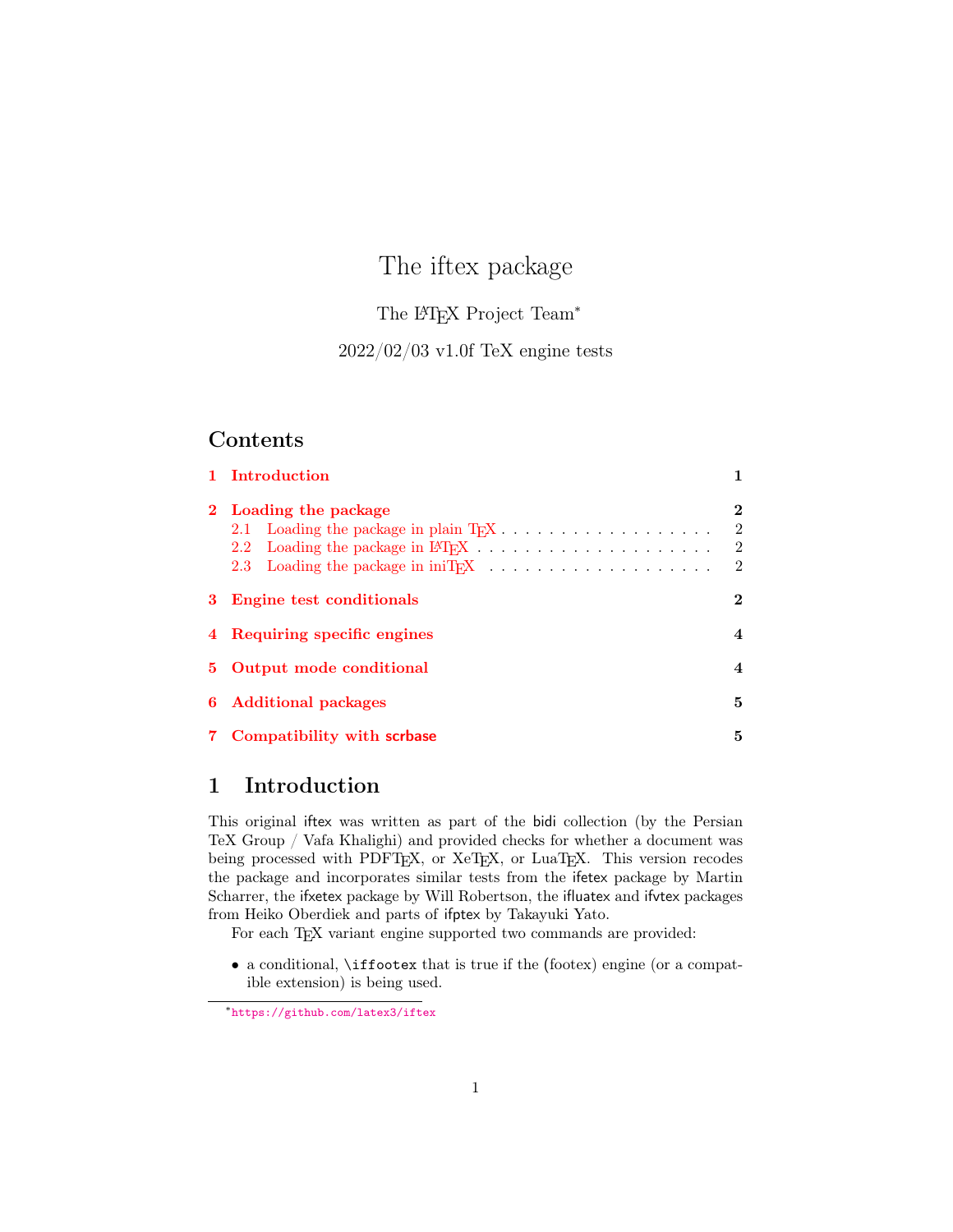For compatibility with earlier packages which did not all use the same naming convention all these conditionals are provided in two forms, a lowercase name \iffootex and a mixed case name \iffooTeX.

• a command RequireFooTeX which checks that footex is being used, and stops the run with an error message if a different engine is detected.

### <span id="page-1-0"></span>2 Loading the package

The package can be loaded in the usual way in both Plain T<sub>E</sub>X and L<sup>AT</sup>EX.

### <span id="page-1-1"></span>2.1 Loading the package in plain  $T_F X$

\input iftex.sty

### <span id="page-1-2"></span>2.2 Loading the package in  $\angle$ FFX

\usepackage{iftex}

### <span id="page-1-3"></span>2.3 Loading the package in iniT<sub>F</sub>X

The package assumes no existing macros and may be loaded during format setup in a format without the plain T<sub>EX</sub> or LAT<sub>EX</sub> format being loaded. From an initial  $\text{iniTr } X$  setup the package may be loaded as for plain T<sub>E</sub>X.

### <span id="page-1-4"></span>3 Engine test conditionals

All the conditionals defined here are used in the same way:

```
\ifluatex
  luatex specific code
\else
  code for other engines
\fi
```
\ifetex, \ifeTeX

True if an eT<sub>E</sub>X enabled format is in use. (This is necessarily true in all LATEX variants.)

```
\ifpdftex, \ifPDFTeX
```
True if PDFTEX is in use (whether writing PDF or DVI), so this is true for documents processed with both the latex and pdflatex commands.

```
\ifxetex, \ifXeTeX
      True if XeT_FX is in use.
```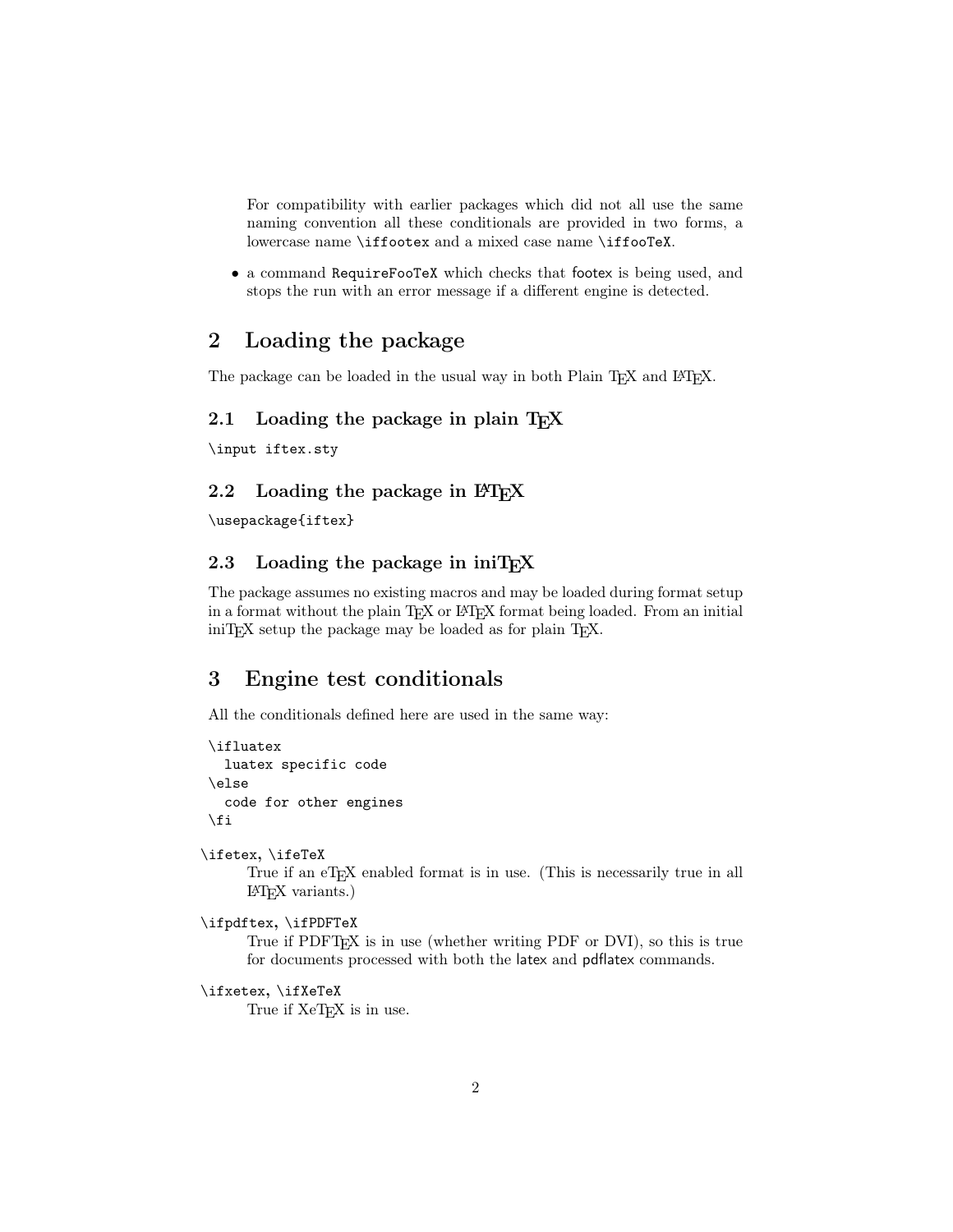#### \ifluatex, \ifLuaTeX

True if LuaT<sub>E</sub>X and extensions such as LuaHBT<sub>E</sub>X are in use.

#### \ifluahbtex, \ifLuaHBTeX

True if the luaharftex Lua module is available. This will be true in luahbtex and may be true in luatex if a binary Lua luaharftex module has been compiled and is available in Lua's search path.

#### \ifptex, \ifpTeX

True if any of the pT<sub>E</sub>X variants are in use.

\ifuptex, \ifupTeX

True if any of the upT<sub>E</sub>X variants are in use. ( $\iint$ etex could be used in addition to distinguish uptex and euptex.)

#### \ifptexng, \ifpTeXng

True if  $pT_FX$ -ng (Asiatic  $pT_FX$ ) is in use.

\ifvtex, \ifVTeX

True if  $VTFX$  is in use.

#### \ifalephtex, \ifAlephTeX

True if Aleph is in use. (The aleph-based LATEX command is lamed.)

#### \iftutex, \ifTUTeX

This is not strictly an engine variant, but it is true if \Umathchardef is available, which essentially means that it is true for  $\text{LuaT}$ <sub>F</sub>X and XeT<sub>F</sub>X, allowing constructs such as

#### \iftutex

```
\usepackage{fontspec}
  \setmainfont{TeX Gyre Termes}
  \usepackage{unicode-math}
  \setmathfont{Stix Two Math}
\else
  \usepackage{newtxtext,newtxmath}
\fi
```
#### \iftexpadtex, \ifTexpadTeX

True if TexpadT<sub>E</sub>X is in use. Please note that TexpadT<sub>E</sub>X can run in two modes, one which uses Unicode and native fonts internally (similar to  $XeTEX$  and  $LuaTEX$ ), and one which uses 8-bit codepages internally (similar to PDFT<sub>EX</sub>). This can be determined using  $\iint_{\mathbb{R}^2}$ .

#### \ifhint, \ifHINT

True if HiT<sub>E</sub>X (HINT output format) is in use.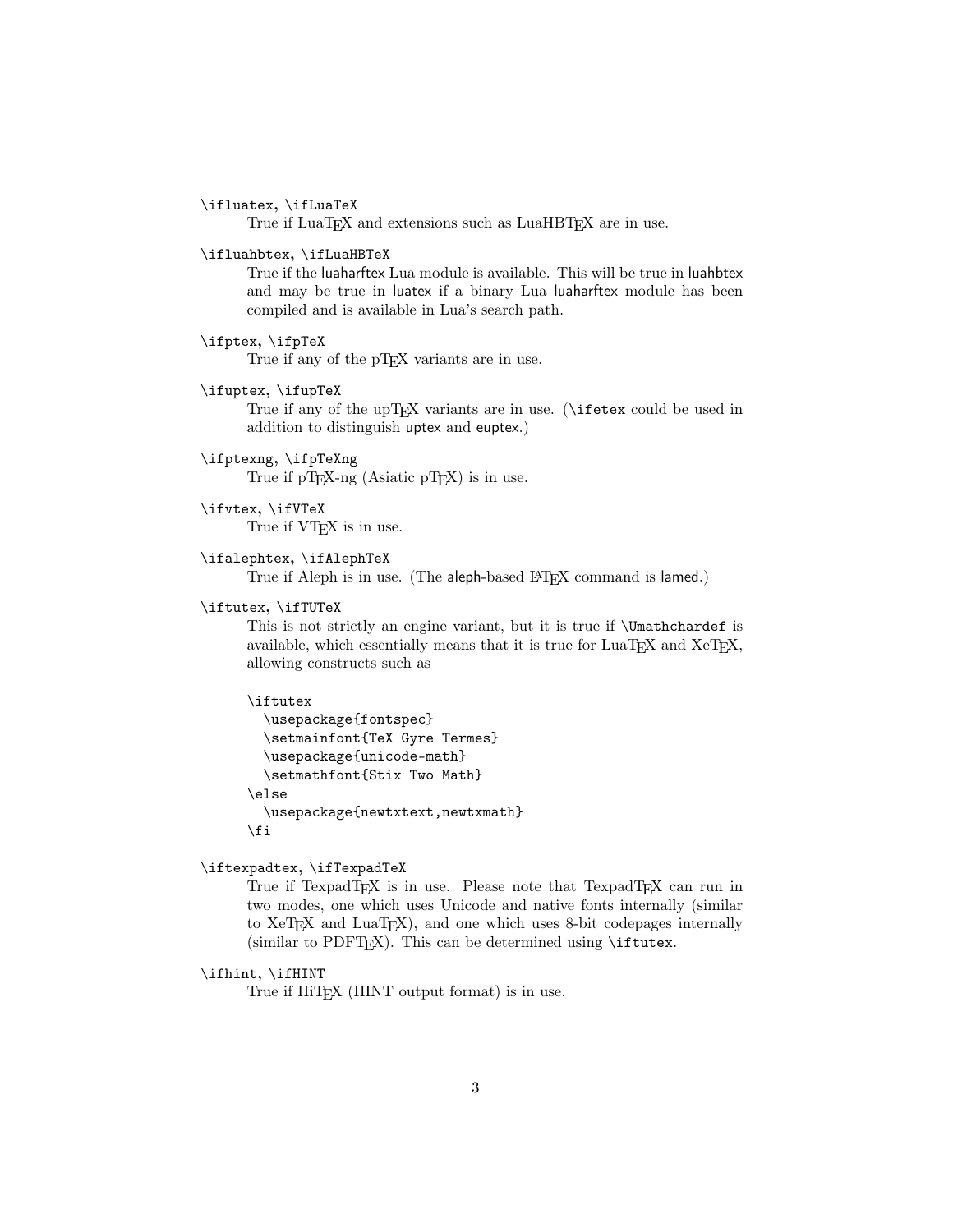### <span id="page-3-0"></span>4 Requiring specific engines

For each supported engine, the package provides a command **\Require...** which checks that the document is being processed with a suitable engine, and stops with an error message if not.

\RequireeTeX \RequirePDFTeX \RequireXeTeX \RequireLuaTeX \RequireLuaHBTeX

\RequirepTeX

\RequireupTeX

\RequirepTeXng

\RequireVTeX

\RequireAlephTeX

\RequireTUTeX

\RequireTexpadTeX

\RequireHINT

### <span id="page-3-1"></span>5 Output mode conditional

This package also provides an \ifpdf conditional that is true if the format is set up to output in PDF mode rather than DVI. This is equivalent to the test in the existing ifpdf package.

Unlike the engine tests above this is defined as if by  $\neq$  with userdocumented commands \pdftrue and \pdffalse that can change the boolean value. These would be needed to reset the boolean if the output mode is reset (for example by setting  $\Phi=0$  in PDFLATEX).

Unlike the original ifpdf package, the version here also detects PDF output mode if running in VTEX.